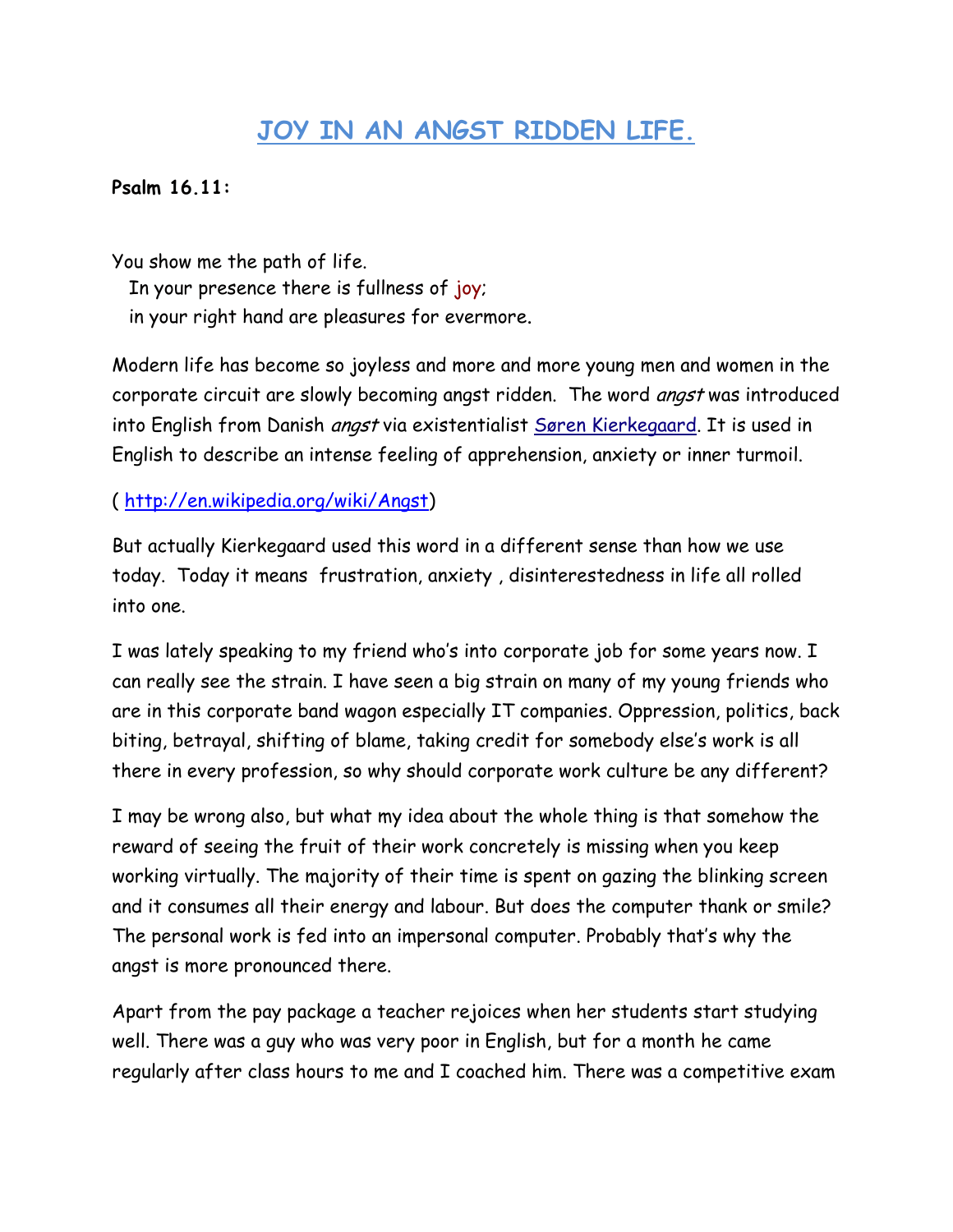today and of 38 students he has scored the highest. I was too shocked and too happy.

A doctor is so happy to see his almost dead patient come alive, walk, talk and laugh.

A farmer rejoiced when he harvests the crop he's sown in tears.

A missionary/evangelist/pastor rejoices to see lost souls coming home to the Father, to build the Kingdom of God and to see the sheep multiply.

A business person is gladdened by positive dividends.

A potter loves to see the work of his hands, the beautiful pots and pans.

A builder rejoices at the great monuments he built.

An electrical engineer exults to see a new house erupt in light.

But when you can't see such palpable results one may become frustrated. Probably this adds up to the angst and causes ennui, frustration. That is why they tend to fill their lives with dangerous pastimes.

But is it as hopeless as it looks? I don't think so. The joy of a teacher,doctor, engineer can be short lived too. But when we connect our lives with the real source of joy , then even in such impersonal working environments we can be joyful.

Though I speak quite despairingly of computers and their impersonality, it can be used at the same time to glorify God.

Anyone working in the vineyard , through whatever medium, will have the joy and peace that passes all understanding.

So the secret is to know God's purpose in keeping you in a certain profession look for God's special calling for you in that and plunge into it.

If you're a graphic designer think of using animation as a means to serve God. If you're a content person, think of creative ways of spreading the Good News.

For two months now I've been joyful as I haven't been for many years. The reason is, I started writing this letter every day. I knew God prepared my language skills